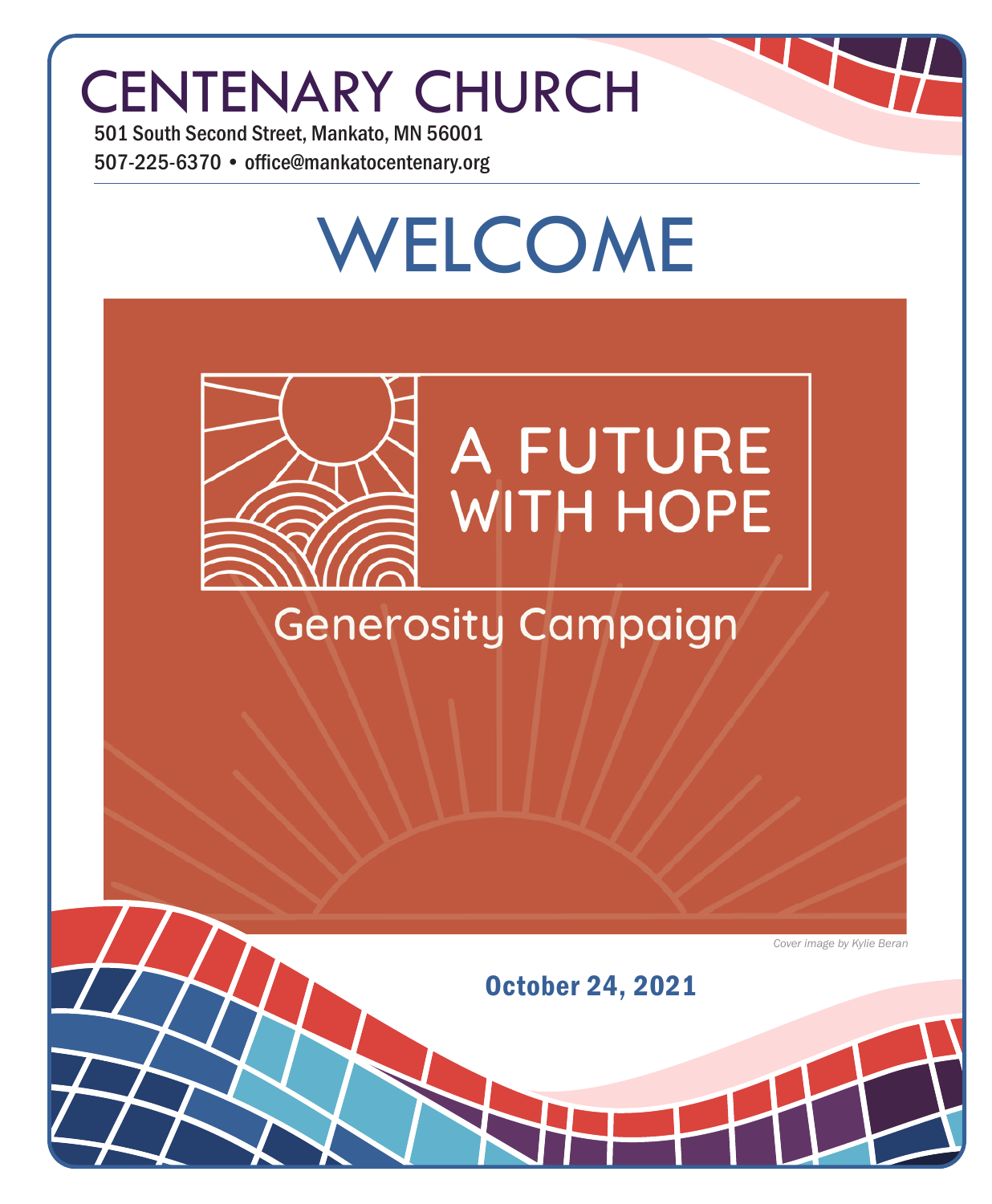## Everyone Is Welcome

We are glad that you are here and invite you to fill out the Connect Card that is in your bulletin. Please note the prayer requests and connections opportunities on the back of the card. Completed Connect Cards may be placed in the offering plate as you leave today.

Join us for coffee and donuts after the service.

Centenary United Methodist Church is a member of the Reconciling Ministries Network. Centenary has made a commitment to intersectional LGBTQ justice, and affirms that everyone is beloved and celebrated in our ministry.

## Announcements

#### Adult Class with Pastor Michelle

Join Pastor Michelle and others on Wednesday nights at 6:30 p.m. via zoom for a class called "Embodied: Scriptural and Theological Perspectives on the Bodies of Humans and of the Earth." Sign up by contacting Pastor Michelle at Michelle@MankatoCentenary.org or Join the Zoom Meeting at https://us02web.zoom.us/j/85914353655 Meeting ID: 859 1435 3655 Or call: (312) 626-6799, 85914353655#

**Sunday Faith Formation will be returning** on November 7th. Kids pre-K through 6th grade will be invited to join us Sunday mornings for Faith Formation. Kids will be excused from the sanctuary after Children's Time and will meet until about 10:45 a.m. for activities, songs, Bible stories and so much more! Email Lydia, Lydia@MankatoCentenary.org with questions.

#### Wednesday Night Youth for November 3

7:00 pm Youth Group In Person If you have questions, please contact Lydia at Lydia@MankatoCentenary.org.

#### Film Viewing and Discussion, November 7th

*For They Know Not What They Do*, explores the intersection of religion, sexual orientation, and gender identity through the stories of four families of faith. Join us on Sunday, November 7th at 6:00 p.m., as we explore this important issue within our denomination and country. A brief 30-minute discussion will follow the 90-minute film. Masks are required to attend.

**Zoom Social Hour November 3rd at 5:30** p.m. Are you missing social contact with friends from church? Two Wednesdays per month we will gather via Zoom and visit with others from Centenary. Some people tried this format after worship when we were all worshiping virtually and we found it fed our souls. Please join us via Zoom on the first and third Wednesdays of each month at 5:30 p.m. Questions please call: Carla Frederick 507-381-4159 or email at carlafred925@gmail.com Join the Zoom Meeting at https://us02web.zoom.us/j/83468708127 Meeting ID: 834 6870 8127 Or call (312) 626-6799, 83468708127#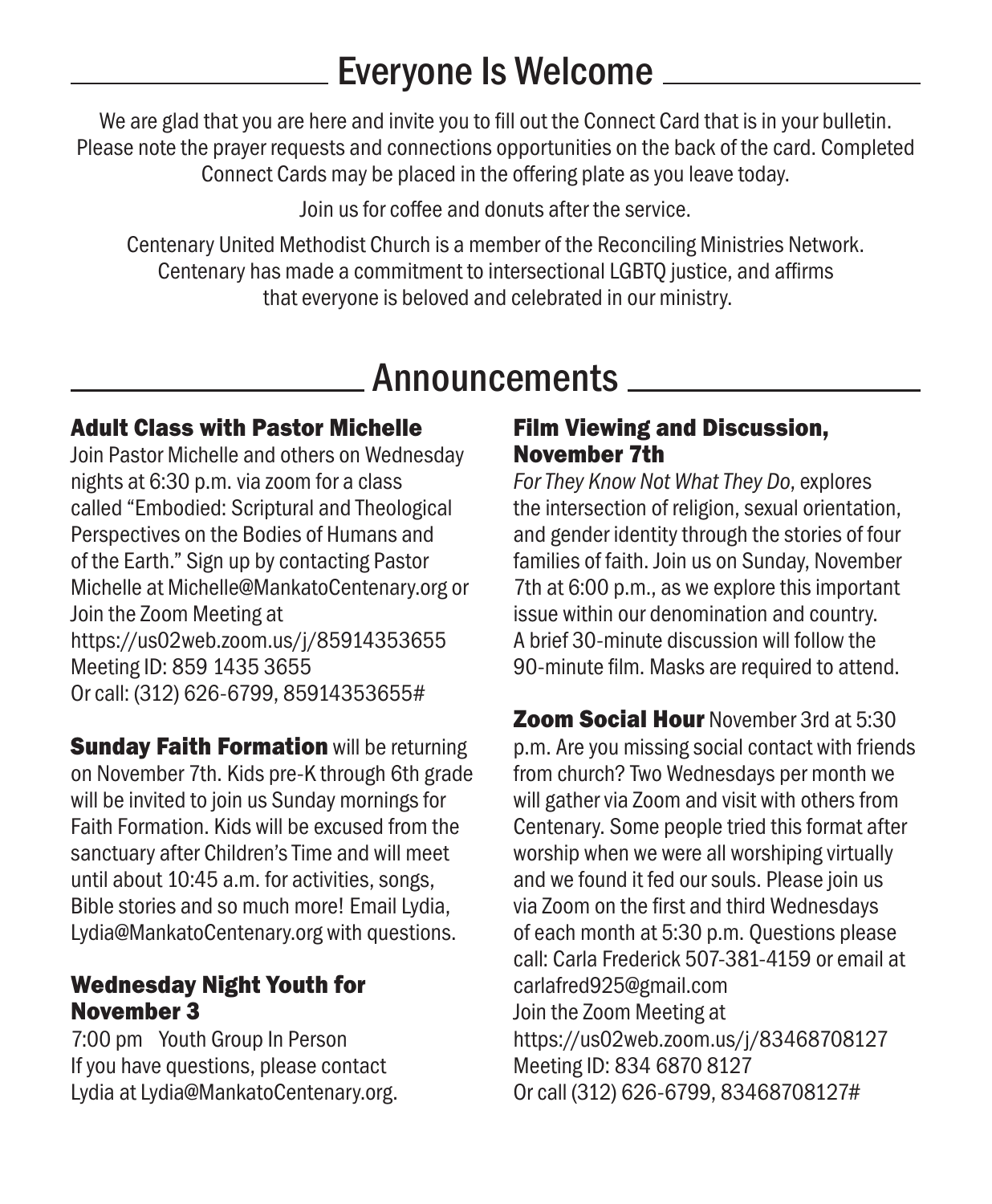## Order of Service

*Ask an usher for assistance with hearing devices and large print bulletins.*

Prelude *Kristy Gilberts*

#### Welcome & Announcements

Prayers of the People

**Opening Song Traditional Conventional Meeting Is Over Traditional Conventional Conventional Conventional Conventional Conventional Conventional Conventional Conventional Conventional Conventional Conventional Conventional** 

#### Children's Time

#### Lord's Prayer

Our Father, who art in heaven, hallowed be thy name. Thy kingdom come, thy will be done, on earth as it is in heaven. Give us this day our daily bread. And forgive us our trespasses, as we forgive those who trespass against us. And lead us not into temptation, but deliver us from evil. For thine is the kingdom, and the power, and the glory forever. Amen.

#### Unison Prayer

*One: By the waters of Babylon, there we wept when we remembered.*

All: By the waters of the kitchen sink, there we wept. And on the living room couch, and in the empty school room, and beside the makeshift dining room table office.

*One: How could we sing God's song in a strange land?*

All: How could we sing God's song over Zoom?

#### *One: By the waters of Babylon,*

All: There we wept when we remembered.

*One: We remembered that ancient rhythm of separation and homecoming,*

#### All: Exile and return, going out and coming in.

*One: You who are by the waters of Babylon: Come!*

#### All: From kitchens and home offices, sidewalks and parking lots, we come!

*One: You who remember and you who do not: Come!*

All: Sometimes remembering clearly, sometimes confused by nostalgia, we come! By car and by computer, we come!

*One: God goes with every exile;*

#### All: God rejoices with every return.

*One: In Babylon and Jerusalem, in strange lands and familiar rooms*

All: In sanctuaries and on screens, in pews or chairs, couches or recliners, LET US WORSHIP GOD.

Generosity Moment

#### **Special Music** Crouch **Through It All** *Crouch* Crouch

A Reading From Jeremiah 29:10-14